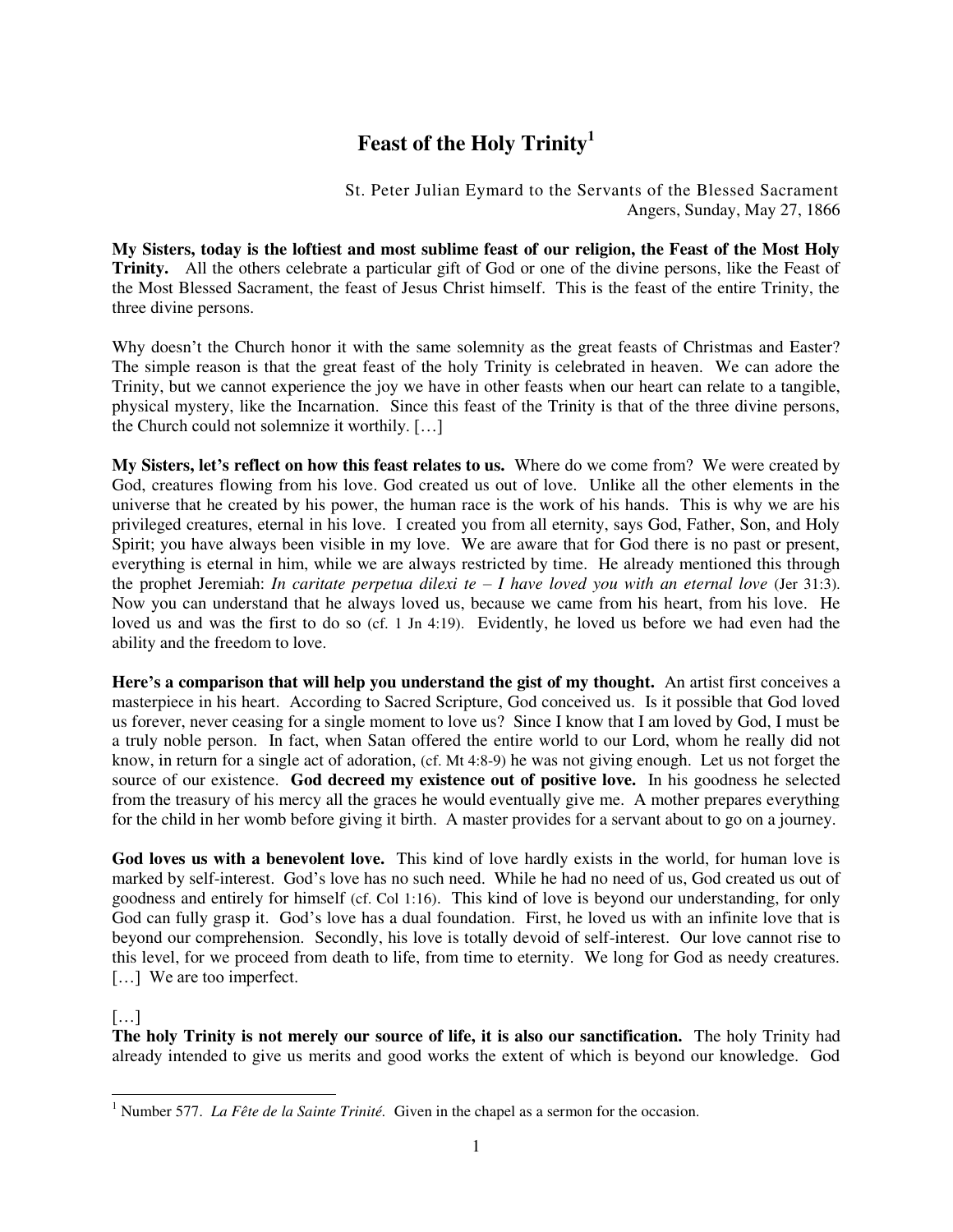will grant us heaven as a result of such merits and fidelity. Since we are not aware of their extent, we are obliged to work. God could have dealt with us as he did with the Hebrew people, or with Adam and Eve from the very beginning. This was not his plan. God wanted to be our teacher. The heavenly Father, who engenders his Son from all eternity, wanted to raise us to the same level, not by nature but by adoption. As the Church Fathers wrote, we are no longer mere creatures but have been raised to a divine level. As soon as the holy Trinity adopted us through baptism, we became children of God, growing by grace and all the sacraments.

Notice how God has destined us to share his very glory in heaven, according to the holiness which is acquired. It happens that the holy Trinity itself desires to prepare personally its chosen ones as though only one existed on earth. Thus, the Father constantly nourishes us, incessantly engenders grace in us, and through his mercy gives us his divine Son. The Son could not give himself; he had to be sent by the Father.

I don't understand why devout Christians do not honor the Father. Very few do so. Admittedly, everything seems to focus on the Son who is the Word. **Yet, why not adore the Father, since everything comes from him?** (cf. Rm 11:36) God so loved the world that he gave it his only Son (cf. Jn 3:16), not as a loan, but as a gift, without reservation or condition. This is beyond our understanding. In the holy Trinity, the Father is the one who asked: *Who of us will go to save men?* The Word answers: Send me. The Father accepts the offer of the Word, as recorded by the prophet Isaiah (cf. Is 6:8), *Holocausts of the old Law were not pleasing to you; then I said: Behold I come to do your will* (cf. Ps 39:7-8). And the Father replies: *Go* (cf. Is 6:9).

**This explains both redemption and Eucharist.** Our Lord would not have instituted the Eucharist on earth unless the Father wanted it and even requested it, so as to continue the gift of mercy down to the last of the elect. St. Paul writes, *What's the use of a gift limited to only a few persons?* (cf. Rm 4:16). Such a gift is restricted<sup>2</sup>, it lacks substance. [...] A way was needed to continue the gift to the end of the world. We owe all things to the heavenly Father, since every gift flows from his loving activity (cf. Jms 1:17).

Notice that today's Christian possesses as much as the first disciples who lived with our Lord because these graces have all remained with us. Were this not so, we would have cause to complain before God. A father needs to love his children equally precisely because they are all his children. Any special favor must go to the weakest and most sickly, who cannot earn for himself. Since no one can go to the Father except through our Lord, this good Father necessarily had to love us, giving us wings from his divine Son, his shoulders to carry us forward. God is truly a Father, and more than a Father; and we reach the Father through Jesus Christ.

**See how the Church, in all its prayers,** rises to each of the three divine persons, giving glory to each one. There is a proper order, but the persons are distinct. All three are working out our sanctification.

**Now, what will be the task of the Son?** Jesus Christ has accepted the burden to redeem me and to sanctify me; he gives himself to me in a personal way. One might say: If the Father gives me Jesus Christ, I owe nothing to Jesus Christ, since it is the Father who made the gift. If the Word had not been present when the Father asked: *Who among us will go to redeem men?* we would owe him nothing. But out of love didn't he offer himself? *Here I am, send me*. He loved us then. Already we see the love of the Word offering and giving himself. In return, then, we should love him. Had he not spoken, there would be no redemption.

 $\overline{a}$ <sup>2</sup> It is limited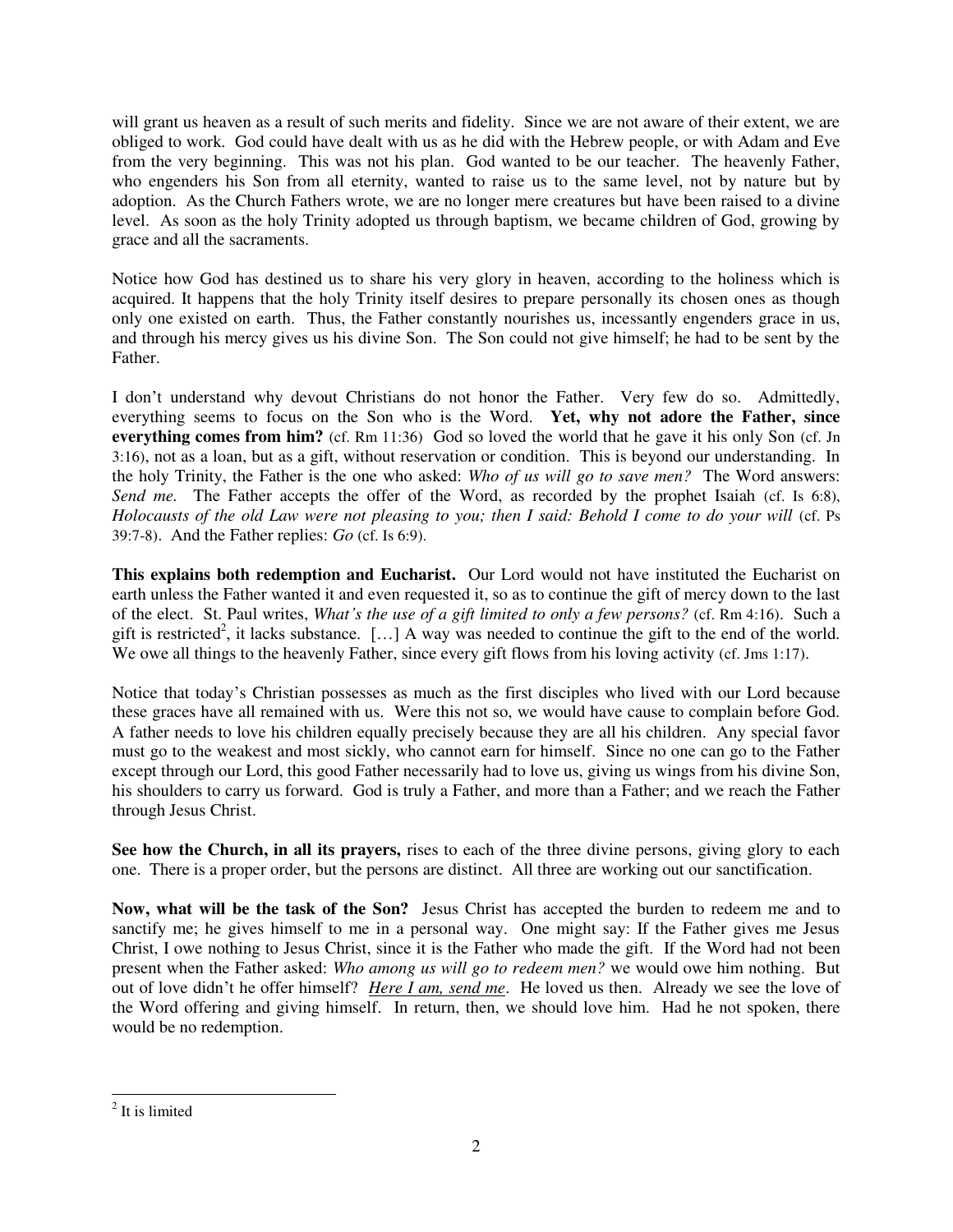While the Father makes the gift, he leaves room for a free choice. It was up to the Word to decide how he would save his beloved family. Remember that the heavenly Father, while giving his Son as re-creator and savior, left him free to use whatever means he wanted, except that he had to become God-Man. He could redeem us through glory or through humiliation. If we believe St. Paul (cf. Phil 2:6-7), the heavenly Father had suggested that the Word save the world through his majestic glory, becoming the first among men and princes, as was his due. But our Lord declined. Since man had served him badly, and had sinned by pleasure, he did not want to take this way. He preferred to redeem us through the way of suffering, penance, and Calvary, by pouring out all his blood. Only then was he given the title of savior, by annihilating his own glory. The heavenly Father had not required this, perhaps did not even want it, but love goes beyond what is possible.

Notice also that Jesus Christ could have come gloriously among us as he did for the Jews, but he continued his external annihilation, wanting to give himself to us in the sacrament of Eucharist until the end of time. […]

**Now, how does the Holy Spirit sanctify you?** My Sisters, the Holy Spirit abides in the souls of the just, our members become his members, our body, his body. He forms us, as our teacher. He applies graces to us, supernaturalizes us, makes our mind conform to the mind of our Lord. He is our master. Every devout person that loves God always has an interior grace. God was not satisfied that our formation be done by an angelic spirit. Not at all. God himself wants to form us, act as our teacher. He does not want to entrust us to a heavenly intelligence, perhaps fearing that we would give our love to someone else. The Holy Spirit is always present in us, continuing the mission of Jesus Christ. He is the one who inspires us, fashions our holiness, and inspires our prayer (cf. Rm 8:26). He even makes our adoration, but with our cooperation.

**What is a just soul?** One who loves God through the Holy Spirit, and, dare I say it, who glorifies God in him and through him. Notice in the gospel of Pentecost that our Lord says: *I will send you my Holy Spirit. He will abide in you, and be your paraclete, your consoler (cf. Jn 14:16-17). What do you want the* Savior to say? *It is better for you that I go. If I do not go, the Advocate I promised you will not come to you. He will take from what is mine and give it to you; he will give you my merits, my works, and my glory* (cf. Jn 16:7, 14). My Sisters, this is how our sanctification is done out of love.

**My Sisters, do you think that the holy Trinity is always concerned with us?** If God were not infinite, he would be totally taken up with us. If he were not God, multiplying his gifts, one might claim that the one who is redeemed is worth as much as God who is preoccupied over him. One might be in constant admiration. This thought is so great that we hesitate to delve into it:  $- Am I$  worth as much as  $God? -$ Yes, because he wants to form you in the likeness of his love. – […] He wants to be a father, according to the words of St. Peter (cf. 1 Ptr 1:3-5). How then does he want to love us? As his own child. A father never gets tired of giving to his child.

Is this all? You may have admired, at some time, the biblical account of God sending an angel to help the young Tobiah (cf. Tb 5:4), and yearned to have been in his place. But, we have God the Father, the Son, and the Holy Spirit. Tobiah did not have the person of the Holy Spirit in his heart as we do, he had only sanctifying grace of Law. We have grace within us, since the Holy Spirit abides in us, while he had grace only from above. For us, the Holy Spirit replaces the Archangel Raphael.

Let's ponder this idea. **When you are in adoration, you need not worry, since the Holy Spirit inspires your prayer** (cf. Rm 8: 26). Since he is your teacher, why not pray through him? You understand very well that if our Lord in the most Blessed Sacrament had nothing more than your adoration, it would be worth less. I say this even though I admire you. Even if you had every quality: innocence, brilliance, burning love, you would not deserve the attention of our Lord. It is worth only as much as your person,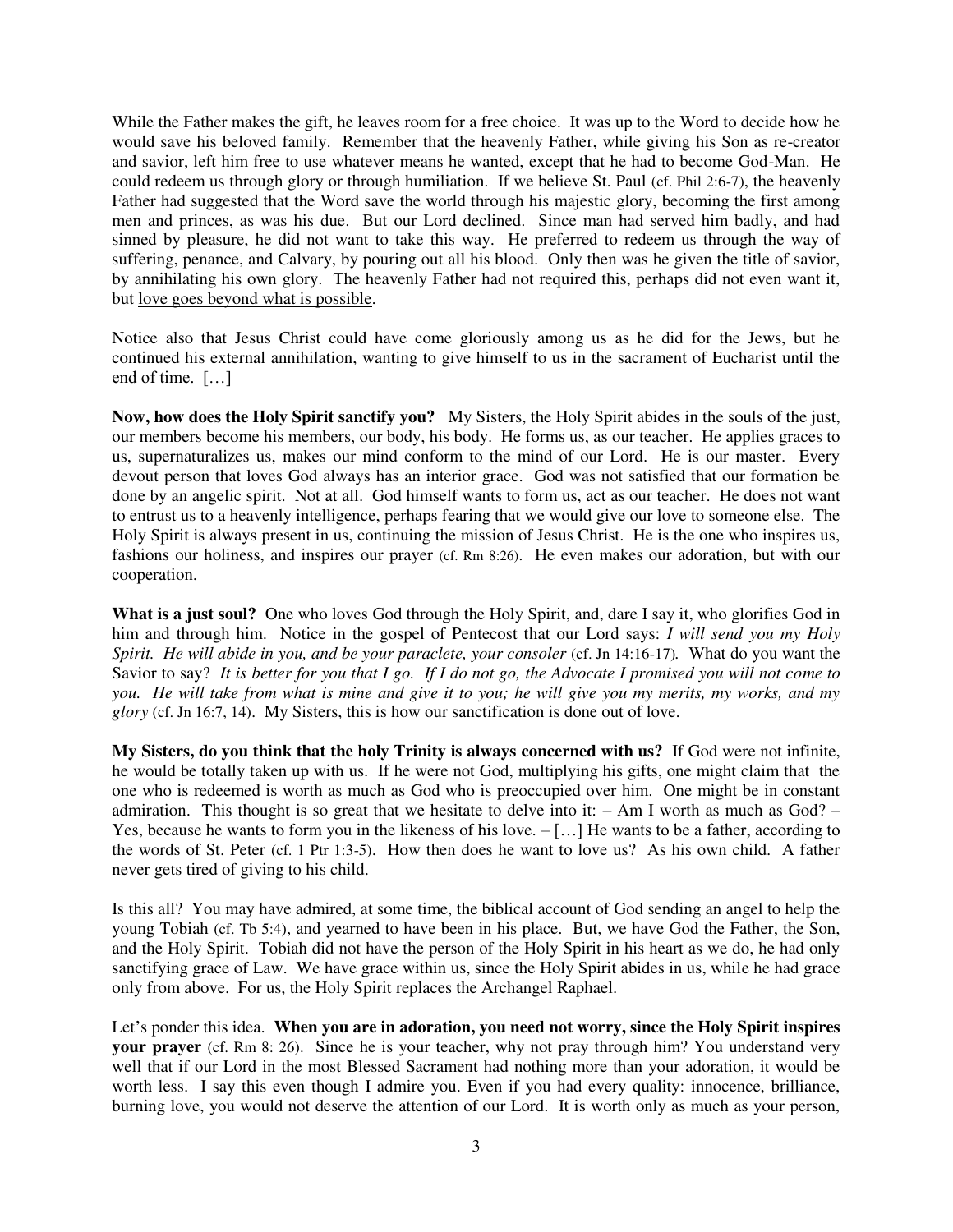and rises no higher than your own head. You might object, I have my graces. You are becoming holy, hopefully, but you are not glorifying God as he deserves. For that, you would need to be equal to him.

When an ordinary citizen approaches the king to praise him, what has he done? What has he given to the king? One who has unequal dignity will give praise only from below; equality of persons is necessary to be of value. You were baptized and all you do is good for your sanctification, but you do not give much glory to God. It is impossible for you to glorify him as he deserves. – But at the prie-dieu I thought I was worth the blood of our Lord. – If you have a high regard for your own sanctity, then you are not living in the spirit of self-giving; therefore, you are not glorifying our Lord as he deserves. But you will receive the Holy Spirit.

You know that the Holy Spirit is in you, interceding with inexpressible groaning of a tender love (cf. Rm 8:26). **Your prayer will be that of the Holy Spirit**, who is given to you to take your virtues and offer them to the Father, he is working out your holiness. The Holy Spirit is given you in order to form Jesus Christ in you who give yourself through him. What happens is, your adoration becomes divine, since now you have all graces and merits. You are not adoring Jesus Christ through him, but through yourself and through someone else. True worship presupposes something unusual. Since you are before a king, things have changed. You are no longer seen with all your weaknesses; marvelously, there is now an equality, and equal dignity. In heaven, when we see how the holy Trinity has worked with us, we will marvel at the mercy of God. Even the damned in hell will say, I never imagined that God loved people so much.

**What conclusion should we draw from all this?** God has arranged everything for us, since he is God and we are his poor creatures. The holy Trinity sanctifies us only to prepare us for heaven which is the glory of God who invites us into himself. We often ask, What is heaven? It is the possession of God who possesses us in his glory, in his love. **We are possessed by God like a fish in a pond without shores.**  In the gospel our Lord tells us: *Be faithful in little things, for the person who is trustworthy in very small matters is also trustworthy in great ones* (cf. Lk 16:10). *Well done, my good and faithful servant, come, share your master's joy* (cf. Mt 25:21). He does enter and possesses him; everything is ever new, since he enters into the eternal goodness that carries him into life, like a mother carries her children. When the father tells us, *Come, my daughter, my child,* he will receive us as a father. When we think of this in prayer, it seems like a dream; but we then shall see God, take hold of him, and enter into his joy.

Finally, God created us solely to lead us to heaven. He not only sanctifies us, but he also leads us and introduces us there. We could tell those who do not love the Good Lord what St. Paul said: *Think about the one who loved you so much that he died for you* (cf. Rm 5:8). How can you pay no attention to the one who came to save you in his mercy, since everything he ever did was for you. What a grand awakening we'll have when we enter heaven! We are God-bearers, as the martyrs used to say; we carry God. There is a manifestation of God in us.

**My brothers, this feast begins here on earth and ends up in heaven,** where God will have us enter into himself. Then we will possess him and understand him more. Since you come from God and he sanctifies you, where should you go? You are going to heaven, to paradise. You begin in faith until the time when you will really go. You act now through grace and faith what you will continue through love in heaven. This is the grace I wish for you.